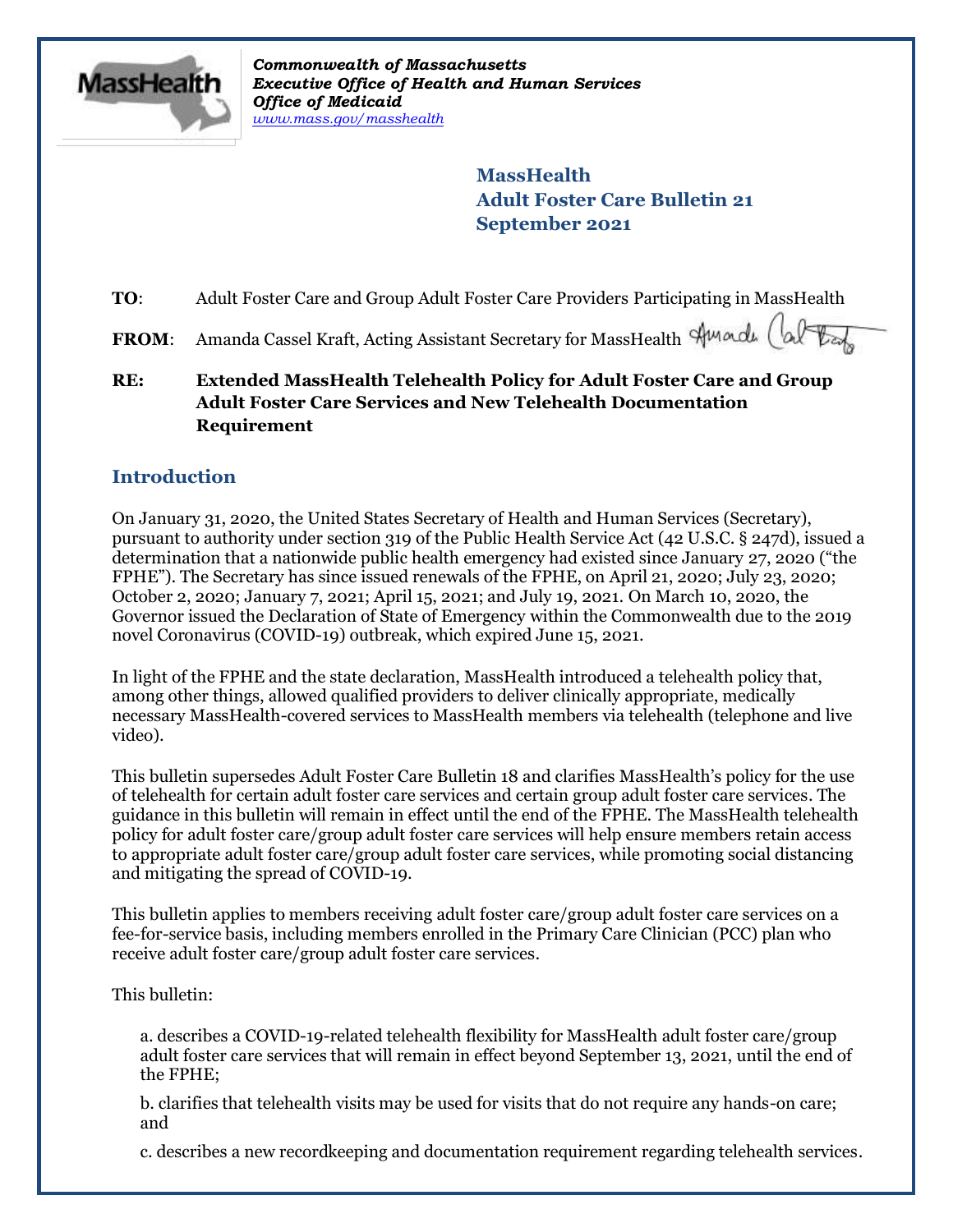**MassHealth Adult Foster Care Bulletin 21 September 2021 Page 2 of 4**

### **Adult Foster Care and Group Adult Foster Care Telehealth Guidance**

MassHealth adult foster care providers and group adult foster care providers may deliver clinically appropriate, medically necessary MassHealth-covered adult foster care/group adult foster care services to eligible MassHealth members via telehealth (including telephone or live video), in accordance with the standards in this bulletin and notwithstanding any regulation to the contrary, including physical presence requirements in regulation at 130 CMR 408.000 and group adult foster care guidelines.

The Executive Office of Health and Human Services (EOHHS) is not imposing specific requirements for technologies used to deliver services via telehealth and will allow reimbursement for MassHealth-covered adult foster care/group adult foster care services delivered through telehealth, as long as such services are medically necessary and clinically appropriate and delivered in accordance with this bulletin. Providers are encouraged to use appropriate technologies to communicate with individuals and should, to the extent feasible, ensure the same rights to confidentiality and security as provided in in-person services. Providers must inform members of any relevant privacy considerations.

EOHHS does not require providers to deliver adult foster care services via telehealth and may continue to provide services in-person as necessary or appropriate. Adult foster care/group adult foster care providers must clearly document in the member record if the member refuses an inperson visit.

Adult foster care and group adult foster care providers may use telehealth for

- Initial evaluations, provided such telehealth uses teleconferencing technology. EOHHS strongly encourages providers to conduct initial evaluations in-person with proper personal protective equipment (PPE). There may be certain circumstances in which telehealth use via videoconference is appropriate. In those circumstances, evaluations may be conducted via hybrid model, using a combination of telehealth and in-person methodology as appropriate;
- Reassessments, including reassessments based on significant change, provided such telehealth uses teleconferencing technology. EOHHS strongly encourages providers to conduct reassessments in-person with proper PPE. There may be certain circumstances in which telehealth use (via videoconference is preferred) is appropriate. In those circumstances, reassessments may be conducted via hybrid model, utilizing a combination of the telehealth and in-person methodology as appropriate; and
- Care management and nursing oversight visits or community health worker visits if applicable, provided the prior care management or nursing oversight visit was not provided via telehealth. MassHealth strongly encourages providers to resume conducting care management and nursing oversight visits in-person with proper PPE. There may be circumstances for which telehealth (via videoconference is preferred) is utilized in lieu of an in-person visit. It is the responsibility of the provider to make the determination if telehealth is appropriate for that particular visit, and the provider must document the reason in the member record. If telehealth is utilized in consecutive months the adult foster care/group adult foster care program director must be aware of the member's refusal of an in-person visit and the reason must be clearly documented in the member record.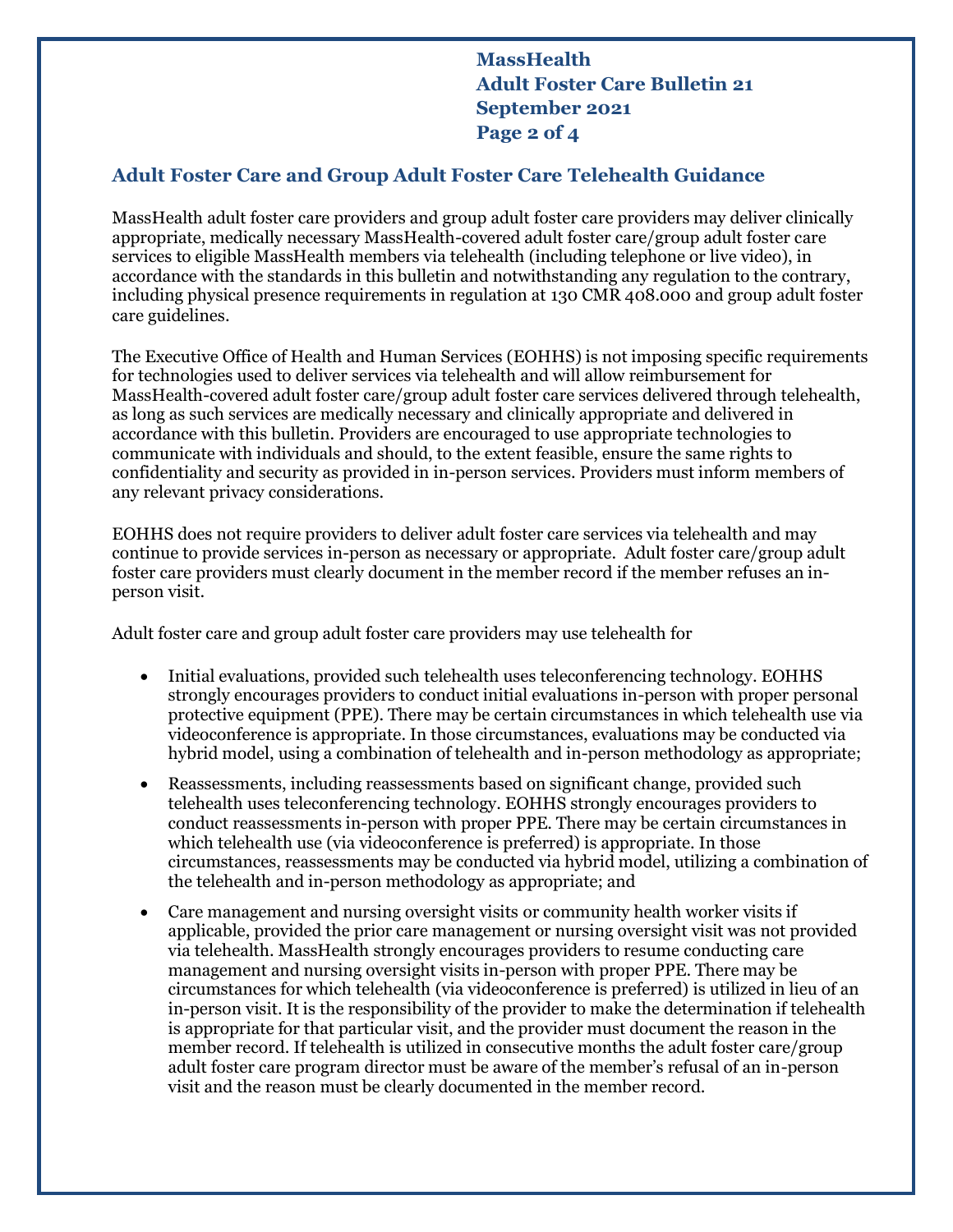**MassHealth Adult Foster Care Bulletin 21 September 2021 Page 3 of 4**

Adult foster care and group adult foster care providers may not use telehealth for

- Caregiver or direct care aide assistance with activities of daily living or instrumental activities of daily living, inclusive of cueing and supervision of such activities;
- Initial evaluations of members for whom providers are unable to conduct an initial evaluation in-person or using teleconferencing technology. Such members should be referred to their primary care physicians; and
- Reassessments, including reassessments based on significant change, of members for whom providers are unable to conduct such reassessments in-person or using teleconferencing technology. Such members should be referred to their primary care physicians.

### **Member Consent**

Providers must obtain verbal consent from a member, and the member's caregiver/legal guardian if applicable, before the initiation of adult foster care/group adult foster care services via telehealth. Providers must also document the consent in the member's record.

In obtaining the member's consent, providers must provide the member with the following information about telehealth:

A statement explaining

- What a telehealth involves;
- What is expected from the member, as well as the adult foster care/group adult foster care provider;
- Any relevant privacy considerations; and
- The fact that the member may revoke, at any time, their consent for the rendering of services via telehealth.

#### **Documentation Requirements and Billing Instructions**

All relevant documentation requirements of 130 CMR 408.000, 130 CMR 450.000, and Group Adult Foster Care Guidelines apply when adult foster care and group adult foster care services are delivered via telehealth. In addition to such requirements, documentation of telehealth must include:

- a. Indication in the visit note that the service was provided via telehealth;
- b. Description in the visit note of the rationale for service via telehealth; and
- c. For dates of service on or after September 13, 2021, the following new visit note:
	- On [DATE], member has requested and verbally consented to their visit being completed via telehealth due to COVID-19. On [DATE], adult foster care and group adult foster care services staff discussed the safety protocols that are used during any in-person visit, including but not limited to PPE use and COVID precautions but member still requested telehealth instead of an in-person visit.